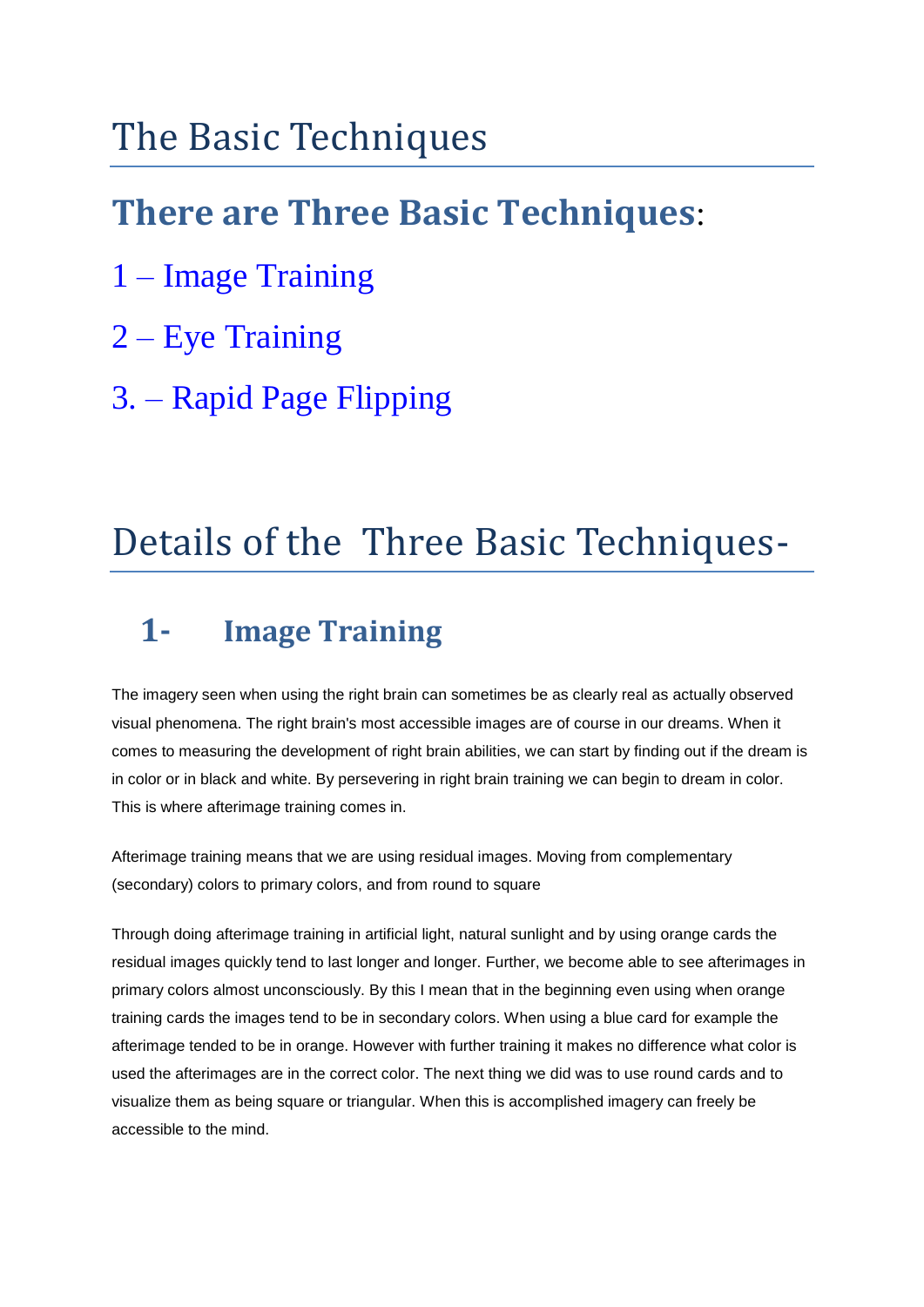### The Basic Techniques of QSR: Image training

## **1.1**

Let's do deep long breaths exhaling through the mouth. Imagine you are now standing on a sandy beach. The waves are lapping in and out. Let's match our breathing to those waves. As the wave comes in we breathe in. As the waves go out so does our breath. Breathe long, deep breaths exhaling through pursed lips.

# **1.2**

Imagine you are standing on a vast plain and you see a balloon being swayed by the wind come into sight. As it sways in the wind when you breathe in it comes closer and as you breathe out it moves farther away. Breathe deeply as you visualize this moving balloon.

# **1.3 Flying In**

(Becoming microscopic and going into something deeper and deeper)

Close your eyes. Behind your eyelids you can a huge mirror. You are standing in front of it. You become half of the reflected size you are and then half of that again until your body has become an invisible particle.

Inside your body you go.. This is an exploration of inside your body. You can quickly move there. Is it healthy or not in there? Ask the cells what they want to have done and then go and do it for them.

Inside a fruit. Check the seeds. How many can you spot? Where did you see them? Write this information down on a piece of paper. After you have done the flying in exercise, cut open the fruit and check your results.

Inside a book. Go inside a book and see what is written there and what pictures there are.

### **Quantum Speed Reading (flying in to books)**

1) Take the book wrapped in a bag in front of you into your hands and then say to yourself, "The book

is a friend" and imagine yourself becoming one with the book.

2) Grab hold of the wrapped book in both hands, concentrate and then fly in to the book

- 3) Write or draw the contents of what you have seen or felt in the book.
- \*\*An important point: A picture book is recommended at the beginning

#### Quantum Speed Reading (flying in to specific pages of the book)

This is about specifying book page numbers and then flying in to them. Details of how to proceed can be found in page 212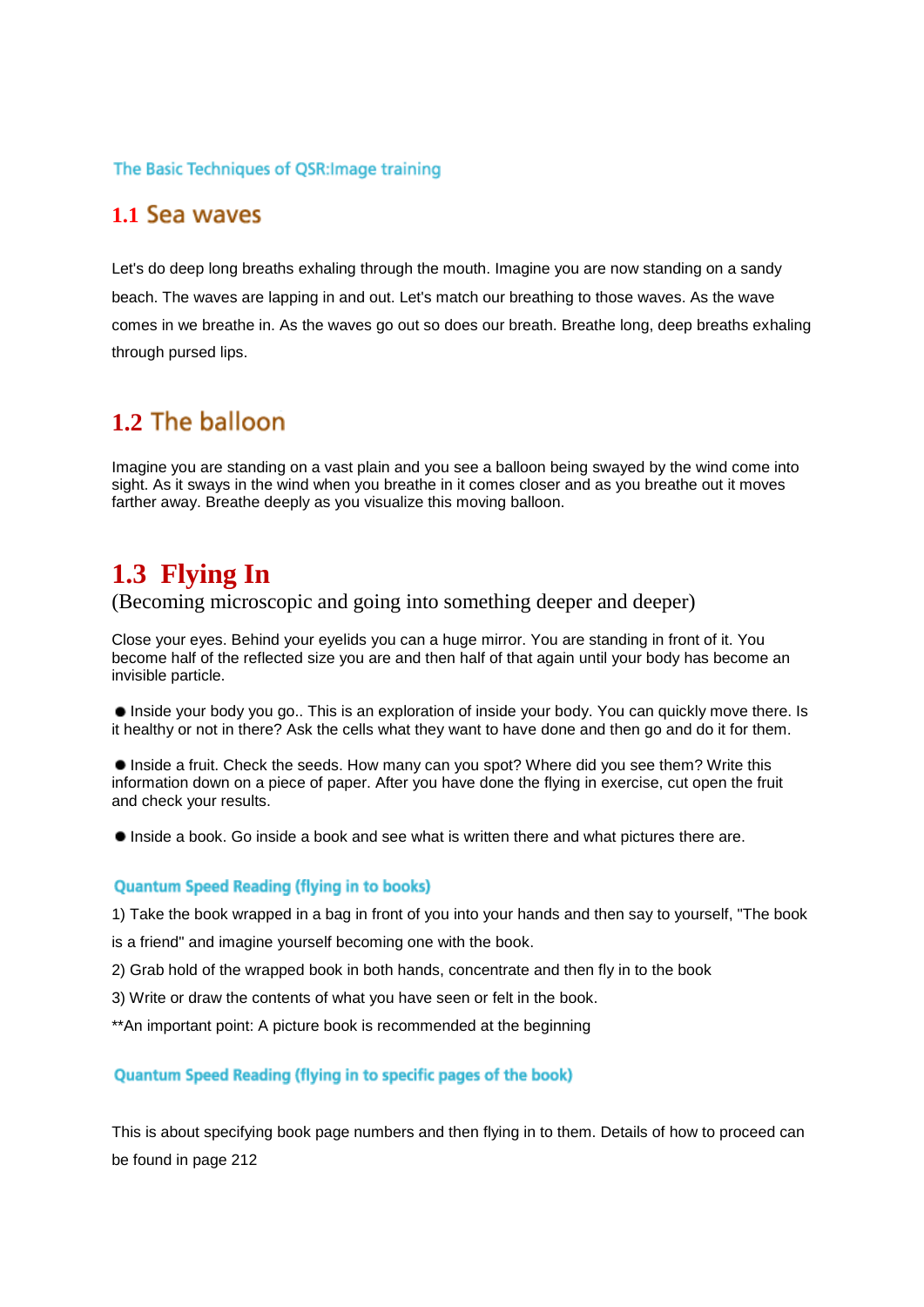How to proceed through steps one to 4 and putting it all together

## The Basic Techniques of QSR: Image training

## Image training for adults: Colors of the rainbow [red, blue, green, the entrance]

The key to developing imaging power is in the breath.

1:Out breath (imagine that toxic energy from inside your body is leaving-5 seconds

2:In breath (Energy from the universe is coming in to your body)-5 seconds

3:Between breaths (inhaled energy is pushed down into the lower abdomen-5 seconds

You can make these steps longer as you get used to the exercise.

- 1: Rainbow colors
- 1) Visualize colors in the progression red, (bitter) orange, yellow, green, blue, indigo and purple. 2) Look at the surrounding visual field
- 3) Close your eyes and visualize the colors from red one after another
- 4) Visualize the whole field of color

2: Red, Blue, Green, the entrance

- 1) You can also practice the after image training with the orange card
- 2) Red apple, yellow banana, green watermelon, then you see the
- entrance to your own house come into view
- 3) Open the door. Is there anybody standing inside?
- 4) Go through from the entrance to the living room to the kitchen .

Note that you must check your results after finishing.

For children\*\*(elementary kids) Mothers should read out the sentences to the children.

For adults\*\*After reading the sentence move into the world of imagery



Do after image training beginning from the red down.

The Basic Techniques of QSR: Image training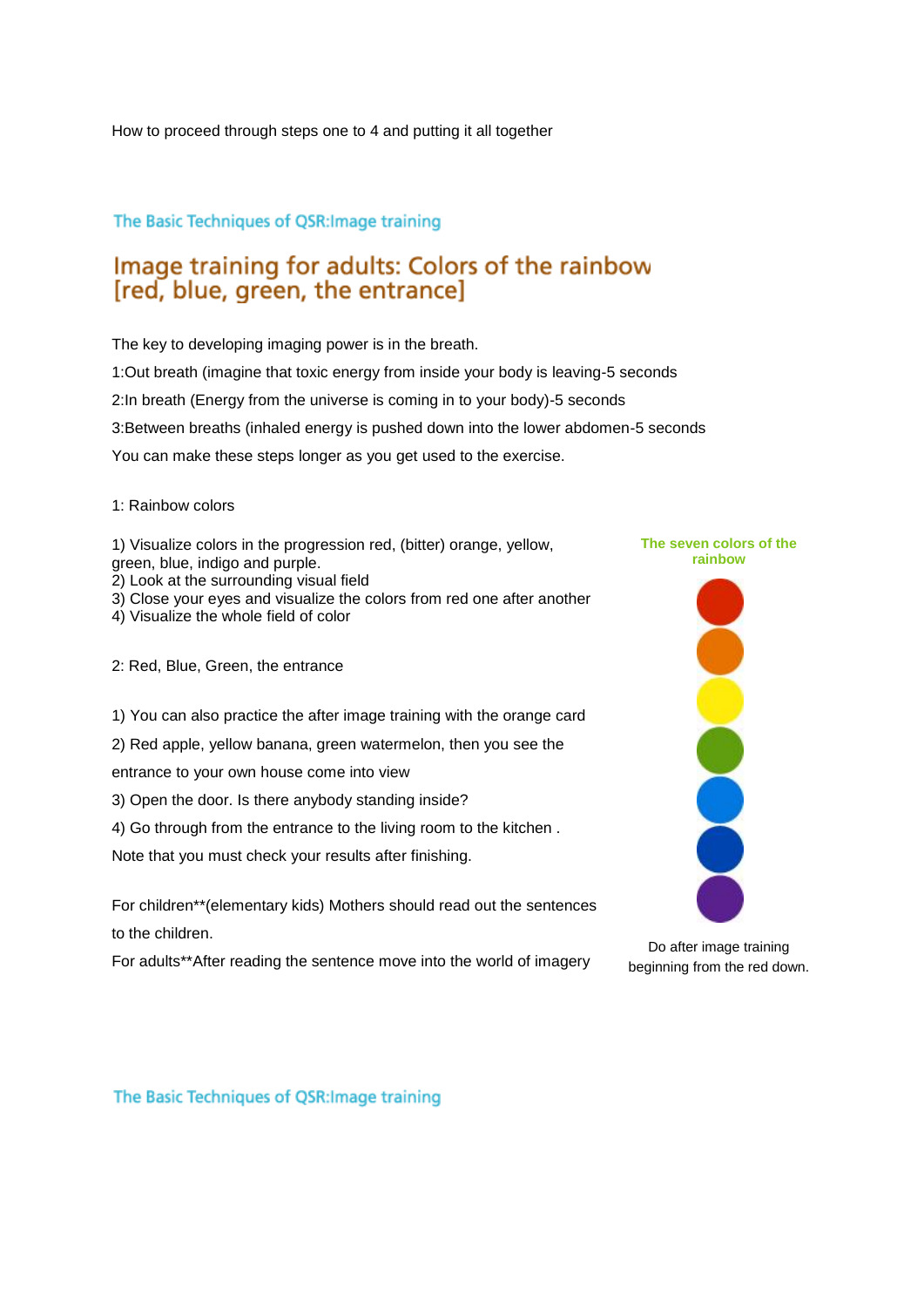## **Stick images**

The third aspect is called 'Stick Images'. Because relaxation and concentration are important for image work we train in tensing and letting go over and over again. At the beginning we regulate breathing and loosen up the body. After that we then stiffen up the whole body as if it were a stick. Then we loosen up completely again. This gets repeated three times. This kind of pre-training has the effect of taking our unconscious left brain centered way of living and coaxing us into a more right brain mode. That is done with breath and with the stick or rod imagery. This is then connected to the afterimage training which is used to get in the habit of visualizing images. For children this kind of training is quite simple but for adults it can be quite difficult indeed. Because we have spent such a long time in our lives centered on the left brain, without creating the right mental conditions it appears that it is very difficult to access the right brain.

The rod (stick) image

1) Lie down quietly on the floor

2) Close your eyes and take three deep breaths at your own pace

3) As you breathe in visualize yourself as a hard rod counting one, two, three as you stiffen up. Lift up your back from the floor creating an arch wide enough for one arm to pass through (about 10 seconds)

4) As you release your out breath you become supple and soft.

5) Repeat steps three and four three times each.

# 2. Eye Training

The basis of QSR when broadly divided into categories looks like this:

### **Eye training**

Before commencing with QSR we conduct eye muscle training, called simply 'eye training', whereby the visual field is expanded. In this, the eyeball is moved up and down and left and right with each movement being held for ten seconds. The upper and lower oblique muscles of the eye are then trained. Through doing this at high speed we can begin to sense colors and light. For example stars may appear in the middle of the image or butterfly shapes or even square shapes. Through conducting this type of training it becomes faster to make the connection with QSR. Though things may not go well in the beginning it is a good idea to move the eyes as rapidly as possible. From this start with colors and light, the right brain's five senses begin to awaken. We begin to feel a dazzling sensation, warm feelings as well as smells and sensations of pain. Through the repetition of eye training, the sensory faculties of the right brain start to surface. Though you might think that this in itself already constitutes QSR ability, it is still the stage of upper and lower oblique muscle training for the eyes. By rhythmically training the eyes at high speeds we can evoke images with light, color and form. These in turn directly serve to connect us to QSR.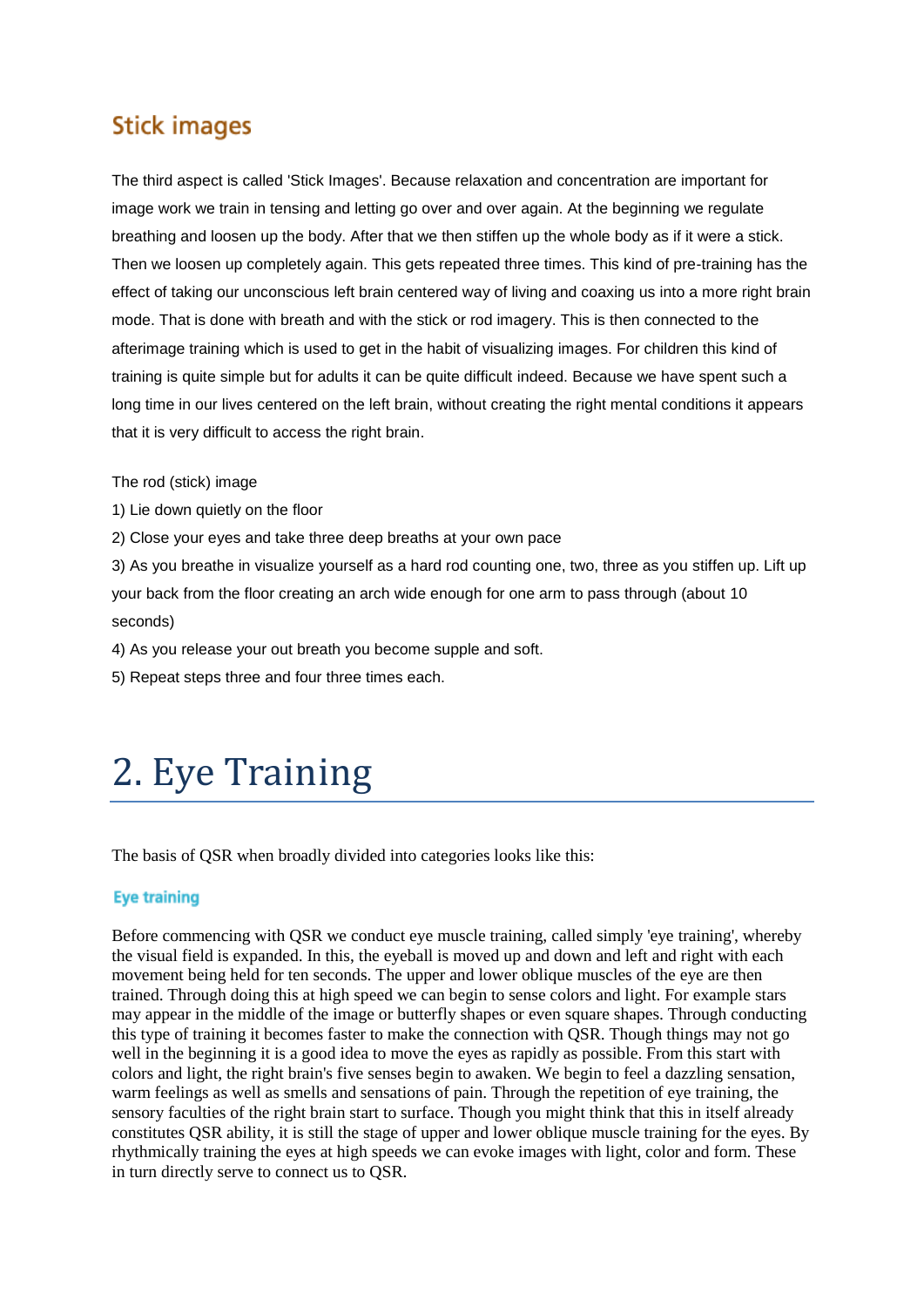#### Right brain sense perceptions do not use sense organs

At this stage let us say that we have succeeded in evoking images of the wind, the sea, clouds, earth and rain. At times the sensory perceptions are stimulated and involve feeling a gentle wind, a salty sea, cold clouds, soft earth and wet rain. These sensations then appear as images and at the same time sounds are perceivable. The wind whooshes by, the sea crashes, the clouds swish, the earth crunches and the rain patters. The following are comments made by children who were doing eye training:

"Doing this made me feel relaxed. Then my whole mood brightened up."

"It is a strange feeling doing this. It seems like light is shining down on me."

Here we can see how the individuality of each of the children is being expressed. We next did eye training by using a physics text book. A really intriguing phenomenon occurred. A light blue sky and orange flames appeared in the image and seeing this, the child said things like, "From now on the air and fire are going to be more important." So in this way, even though we are only doing simple eye training, there is some kind of a meaning contained in the colors and the light which appears during its practice. It is furthermore not just colors and light which manifest but sounds and other sensations. All of the sense perceptions of the right brain are set in motion.

The Basic Techniques of QSR: Eye training

## 3D training

The eyes and the right brain are profoundly connected. One theory holds that 3D vision is related to the midbrain within the brain stem. Because the midbrain is the 'heart and mind centre', when staring at images in 3D there are times when there are powerful feelings in the heart. Because of this we can see how after all the eyes and the brain and the heart seem to be connected. When practicing 3D exercises like this we often use examples from nature or mandala patterns. With eye training exercises too it is because of a direct link to the right brain that colors and light are perceived. Eye training involves the training of the eye muscles utilizing three techniques which are each done for ten seconds. Through doing only these exercises there are colors and light perceived. However normal practice of these exercises does not easily lead to the success which children have. What is therefore important is increasing the speed of practice. Using a method called the camera shutter it becomes easier to see colors and light by rapid blinking during the eye training.

### 3D Training with [pansies] and [mandalas]

This is three dimensional staring practice

1) Pansies (3D) This is a practice to become able to see things that are unseen. The right brain is activated by the way the eyes are used here. Do not focus on the pansies. You will see two dots at the bottom become three and at that point the stereographic image will appear on the page.

2) The mandalas will be merged together. Use an open gaze to see beyond (behind) the picture itself by not focusing the eyes. In this way you will see the two mandalas become one. A new sensation will be awakened in you by doing this.

< The 3D Stereogram >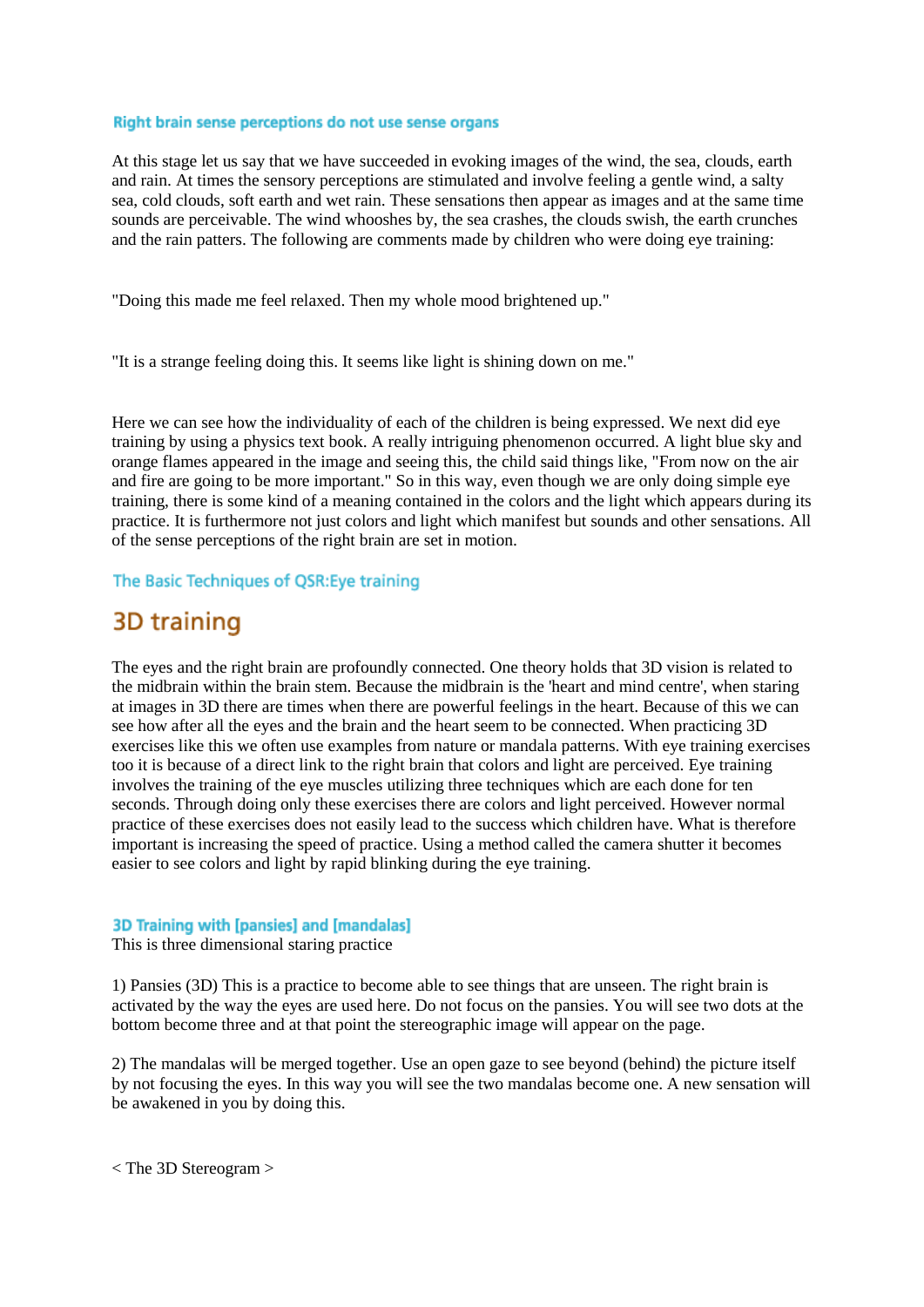

The field of pansies. Along with the butterflies that have flown here attracted by the scent what else can you see?



Circles are born from within circles. Look at them from different directions and see them sparkle and turn.

## The Basic Techniques of QSR: Eye training

# **Artificial light training**

Artificial light training involves using an ordinary lamp stand with a thirty watt bulb attached. Any ordinary light bulb will suffice but if possible I believe that it is advisable to use one that has a red, a green or a yellow bulb at the top. This lamp stand is positioned about two meters (six feet) away from the subject and is switched off after thirty seconds of being stared at. Then we look at the afterimage which remains behind the eyelids. This afterimage training is most important as a basis for being able to see internal images. Next there comes breathing. We use abdominal breathing with the eyes quietly closed. Another name for this is hara or tanden (tantien in Chinese) breathing. The reason that we use artificial lighting is that in image training it is very important to be able to see the images in color.

The electric bulb light \*note that you will need a lamp stand with a thirty watt naked bulb for this and that fluorescent tubes will not work.

1) Gaze at the light from the bulb from a distance of one or two metres for about thirty seconds without blinking.

2) Next switch off the light, close your eyes and observe the after image.

You can omit this exercise if you do not have a standard lamp

The Basic Techniques of QSR: Eye training

# Eye training

Basic training: eyes move up and down left and right then diagonally Further applications: The star shape

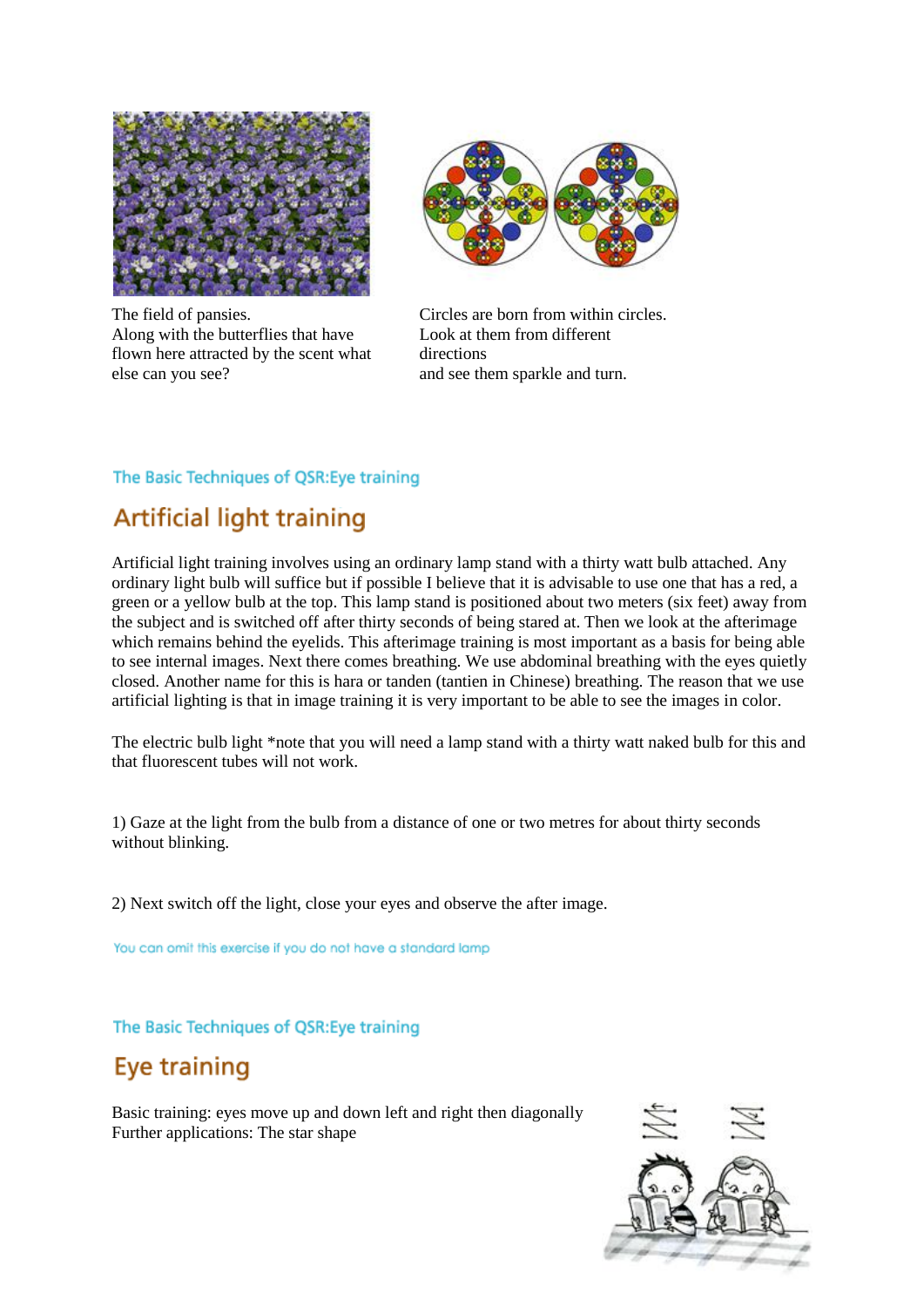This practice improves eyeball movement, widens the field of vision and heightens the ability to read at a glance

Ten seconds should be spent on each one

Do not move the head just the eyes. Correct posture and breathing are important in this exercise. Note that if you can use a metronome or like instrument it will be an effective aid.

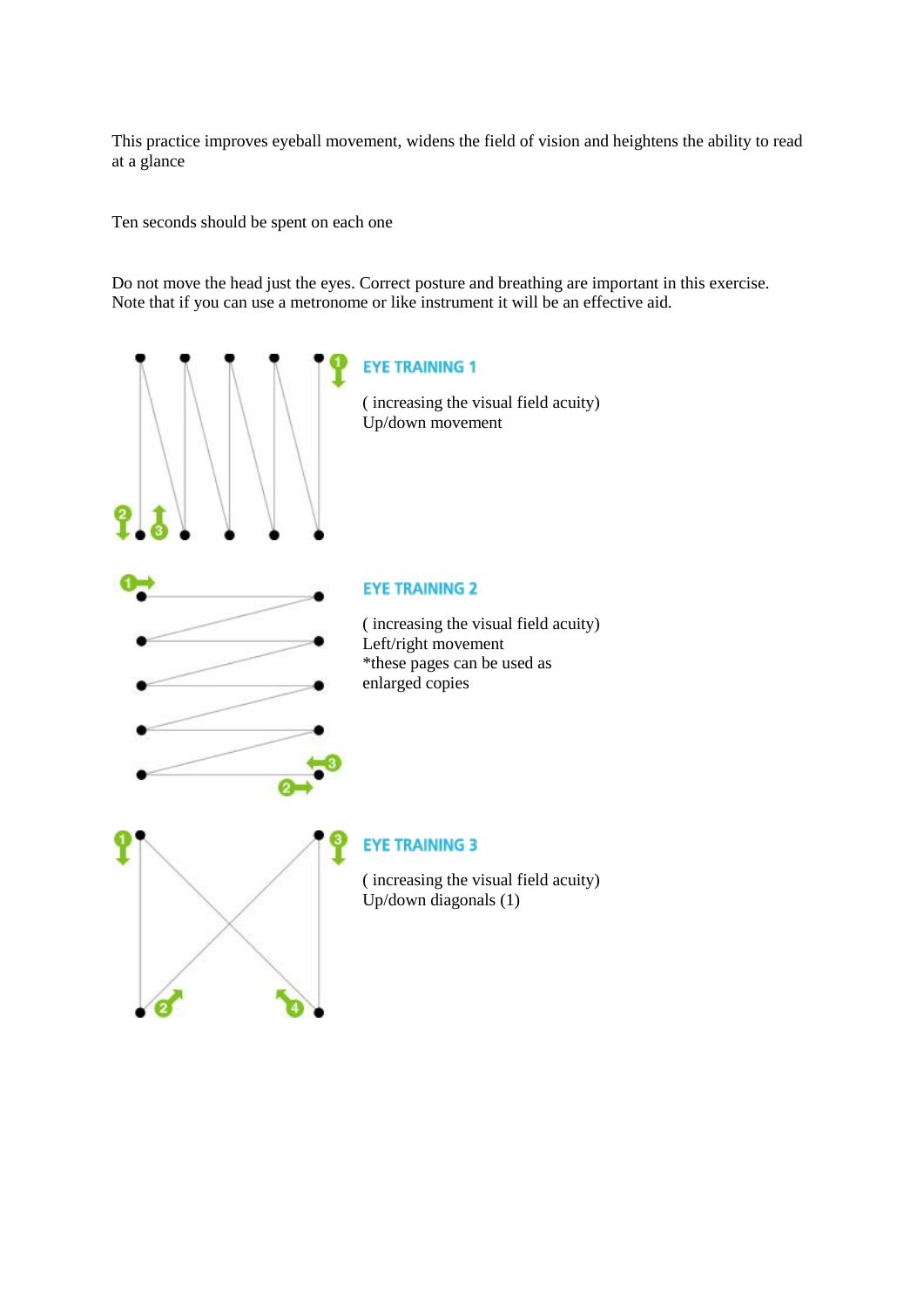![](_page_7_Picture_0.jpeg)

### **EYE TRAINING 4**

( increasing the visual field acuity) Up/down diagonals (2) The order goes wind, clouds, rain, sea and earth in the five pointed star

## The Basic Techniques of QSR: Eye training

# Adult practice in shutter eye training

This is done by rapid blinking which will result in the brain not knowing if the eys are open or closed. It is vital to increase the speed of blinking to your utmost ability. In doing so, you will be able to see light and colours.

## The Basic Techniques of QSR: Eye training

## The orange card

1) Breathe deeply three times 2) Relax your mind and stare at the blue circle for thirty seconds 3) Close your eyes and you will see the afterimage 4) Even if it disappears while you are practicing if you think to yourself, 'It will re-appear,' then it will in fact. 5) Let's go on to the next four points.

### The four stages to being able to visualize images

1: In the beginning you'll see a secondary color orange

2: Then you will see the same color afterimage in blue.

3: The color and the shape of the afterimage can then be changed (a red circle a green square)

4: After that you will spontaneously be able to see images

You will deepen your ability to do the above by repeating the exercise over and over.

## The Basic Techniques of QSR: Eye training

# Solar glimpse training

The pituitary gland in the diencephalon will be activated doing this First thing in the morning (before 09:00 if possible) gaze at the sun directly for a second close your eyes and practice looking at the afterimage

## < THE ORANGE CARD >

![](_page_7_Picture_19.jpeg)

This is training so as to be able to visualize images. Try staring at this for 30 seconds without blinking.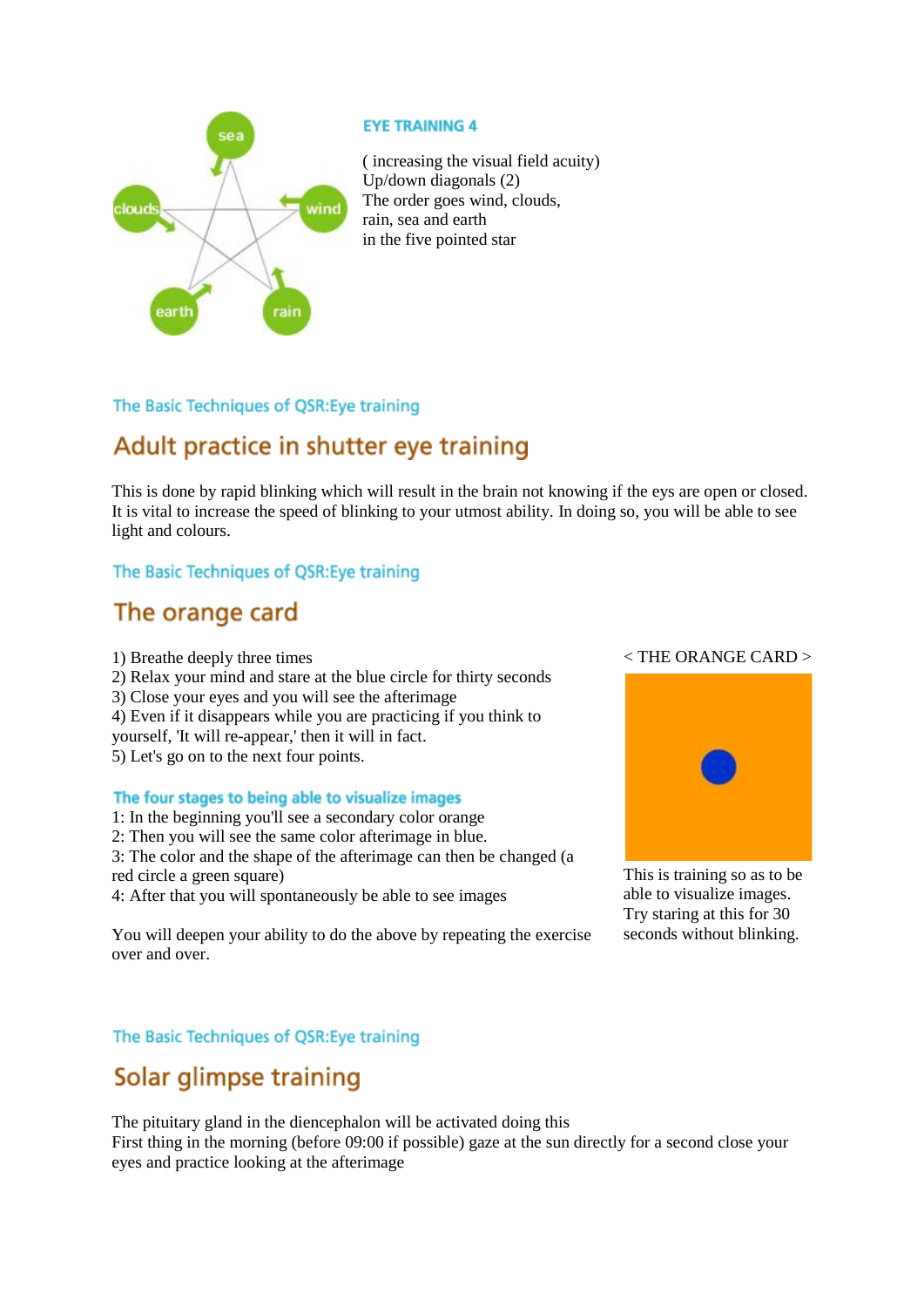Even on rainy days do this exercise while visualizing that the sun is out Your body will get healthier too. (early morning once??)

## The Basic Techniques of QSR: Eye training

# Eve training for adults

The above information then relates to the usual set routines we do when training children in QSR. If we can get as far as step four then it becomes quite possible to do QSR well. Although it appears that children can master it quickly because of having few preconceptions we still use the same system to train adults. With the adults too we begin with afterimage training using the basic observation of light sources through artificial light and orange card techniques. We next venture into eye training to evoke light and colors and it is here that it begins to take quite a lot of time when dealing with adults. In that case we introduce the 'shutter' training. This is eye training done through blinking at rapid speed. Through doing this the brain no longer can distinguish if the eyes are open or closed. The brain thus allows a sensation of visual imagery to occur even with the eyes closed. In this situation it is important to keep the speed of blinking as fast as possible. The role of this high speed blinking is to allow QSR to happen. There is also the technique of doing eye training with the eyes open followed by training with them closed. By moving into the world of images through the introduction of these training methods, even adults can see pictures, improve their intuitive capabilities and be able to read the messages coming out of the books.

Staring practice: The camp fire

### $\langle$  AFTER IMAGE TRAINING  $>$  The campfire

![](_page_8_Picture_6.jpeg)

Stare at the top black dot for 30 seconds and then look at the bottom one. You will see the faint traces of a red fire above the logs.

![](_page_8_Picture_8.jpeg)

If you carry on looking you will clearly see this. If you do not see anything breathe in slowly and once more start staring at the green flame and begin all over.

Stare at this picture without blinking as much as possible. This is the basic training that will empower your image visualization.

1) Stare at the black dot in the middle of the green fire for thirty seconds.